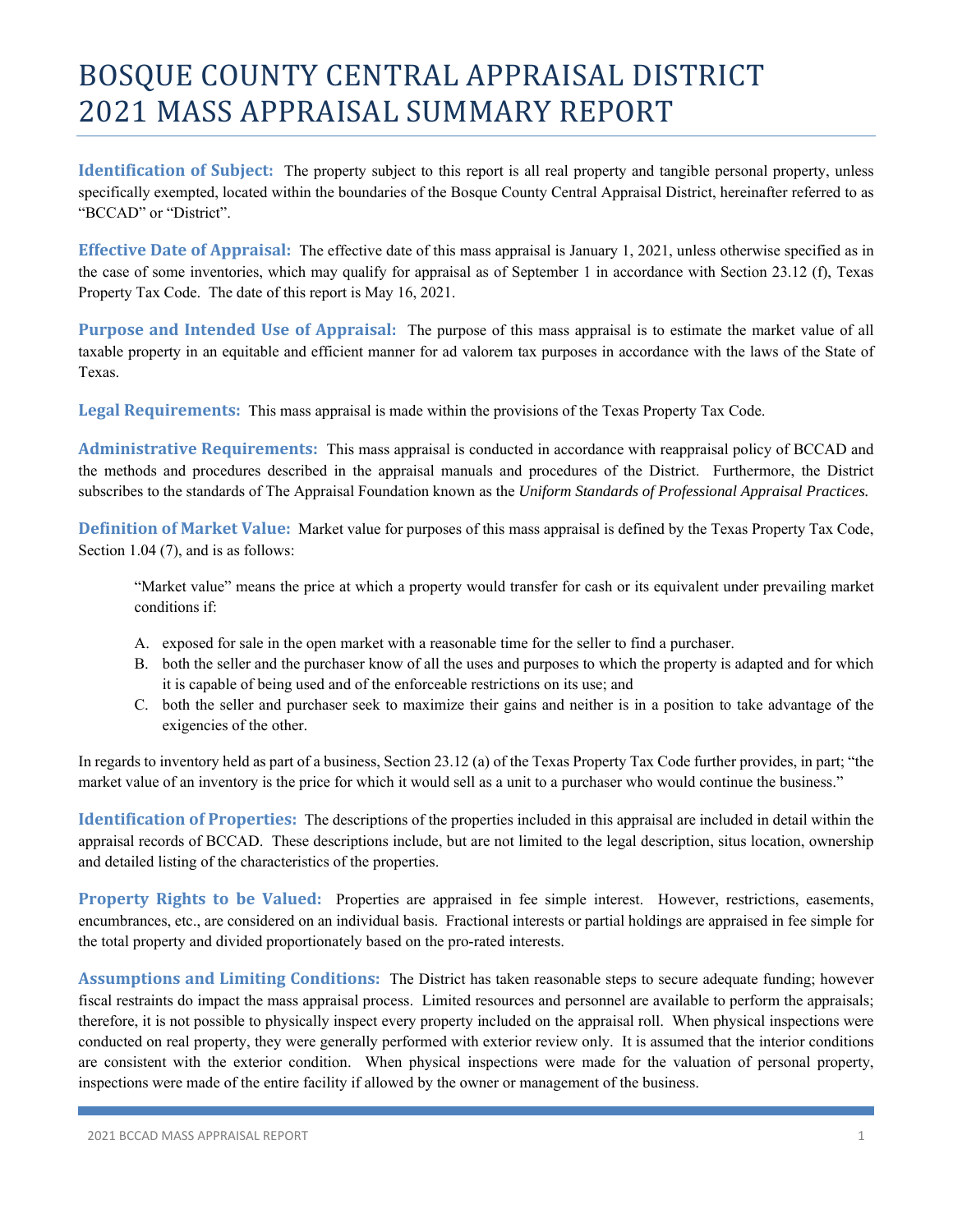The mass appraisal has been made under the following additional assumptions and limiting conditions:

- It is assumed that the title to the properties is good and merchantable.
- No liability is assumed for matters of legal nature.
- Assumptions made in the report are based on the best, knowledge and judgment of the appraiser and are believed to be typical of the market.
- All properties are appraised as if free and clear of any or all liens or encumbrances, unless otherwise stated.
- Existence of hazardous materials or other adverse environmental conditions are not considered, unless otherwise indicated.
- Any drawings, photographs, plan, or plats are assumed to be correct and are included solely to assist in visualizing the property for office use.
- It is assumed that there is full compliance with all applicable federal, state, and local regulations and laws, unless otherwise noted.
- No responsibility is assumed for hidden or unapparent conditions in the property that may affect its value.
- It is assumed that all required licenses, certificates of occupancy, consents or other administrative authority from local, state or federal governments can be obtained or renewed for any use on which the value estimate contained in this report is based.
- A specific survey and analysis of properties to determine compliance with the provisions of the Americans with Disabilities Act has not been performed and possible non-compliance has not been considered in valuing these properties.
- While it is believed all information included in the appraisal is correct and accurate; the appraiser does not guarantee such.

This report may not be used for any purpose or by any person other than the party to which it is addressed without the written permission of the Bosque County Central Appraisal District.

**Approaches to Value:** Bosque County Central Appraisal District considers the three generally accepted approaches to value. The models used for each approach are as follows:

Income Approach:  $V = I - EXP/R$ , where V is value, I is income, EXP is expenses, and R is capitalization rate.

Cost Approach:  $MV = LV + (RCN - D)$ , where MV is market value, LV is the land value, RCN is replacement cost of the improvement, and D is depreciation.

An extended model for the cost approach, utilizing market area adjustment factors is as follows:  $MV = [(RCN-D) \times MA] + LV$ , where MA is market area adjustment factor.

Sales Comparison Approach:  $MV = Sc + ADJc$ , where MV is market value, Sc is the sale price of a comparable property, and ADJc is the total dollar adjustment to the sale price of the comparable for differences between attributes of the comparable and the subject property.

**Scope of Appraisal:** The scope of the appraisal relates to the nature of the appraisal assignment and the extent of collecting, confirming, and reporting data, which provides the basis for the estimate of value.

The three generally accepted approaches to value are considered in estimating the market value for each property, with the most appropriate method given the greatest emphasis.

A market based cost approach is considered the most appropriate for single family residential, most owner occupied commercial, and mobile homes since this method reflects the actions of buyers and sellers in the market, with some exceptions. This approach is based on the principal that a buyer will not pay more for a property than the cost of acquiring a vacant site and constructing a substitute structure of comparable utility, assuming no costly delays in construction. Residential improved and vacant property, when qualified as an inventory, will be appraised in compliance with the Texas Property Tax Code, Section 23.12 (a).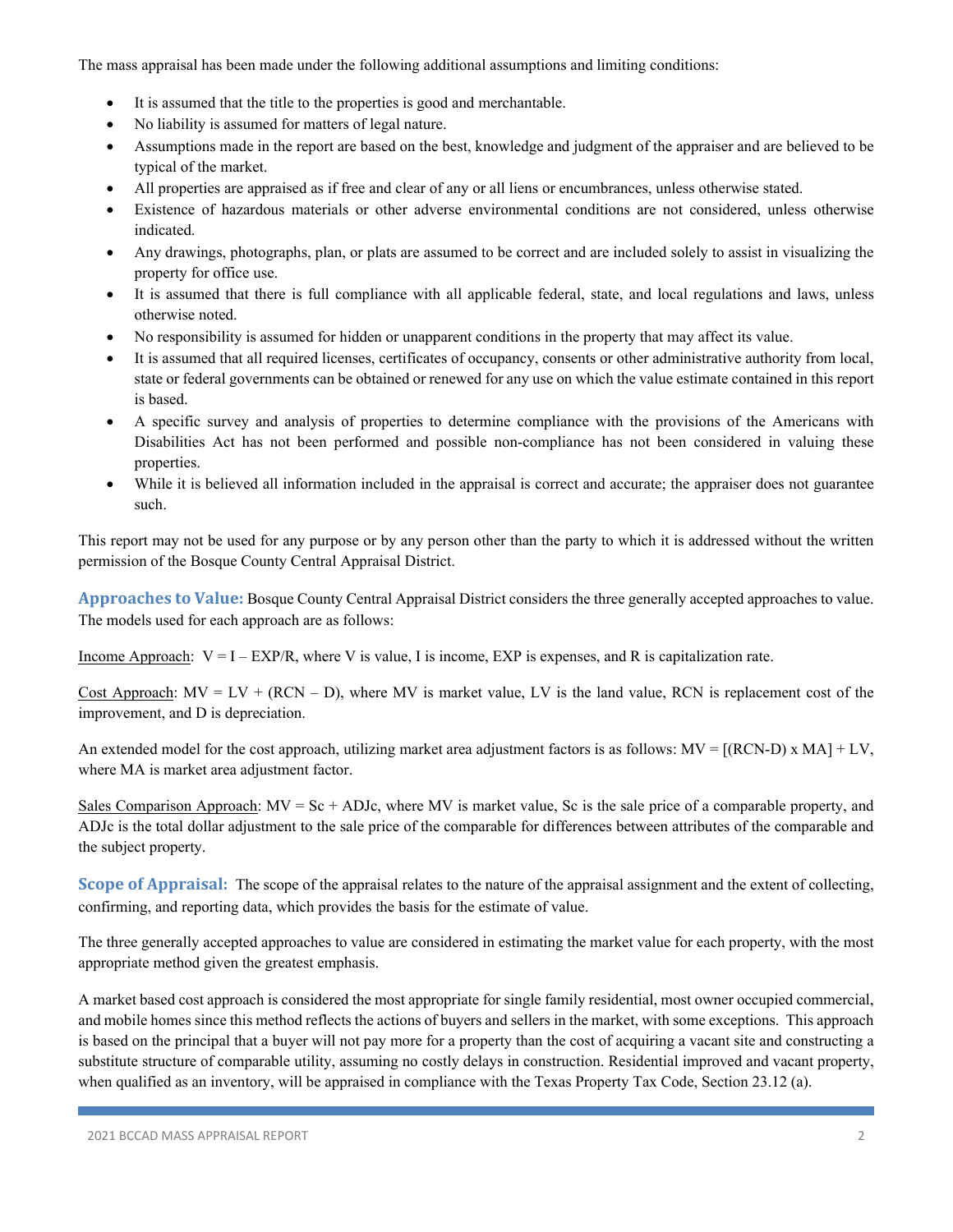The sales comparison method is used for vacant lots and land because it reflects the actions of the market place. Where there are no vacant lot sales, an allocation by abstraction is used to value land. Since these properties typically do not produce any income, the income approach to value is given minimal emphasis.

The appraisal of agricultural land is governed by Subchapter C, Section 23.41 of the Property Tax Code. The appraised value of qualified open-space is determined on the basis of the category of land, using accepted income capitalization methods applied to average net to land.

In the event a property is unavailable for inspection and the owner has not supplied any information, the appraiser has estimated the measurements and condition of the improvements or a lump sum value for the property.

The primary approach to the valuation of business personal property is the cost approach. This approach uses replacement cost new (RCN), which is developed from property owner reported historical cost or from existing valuation models provided by the Property Tax Assistance Division of the State Comptroller's Office. Costs are also researched for personal property using NADA Guides and other sources. Personal property is depreciated using the age-life method based on percent good factors which are consistent with the depreciation schedules provided by the Property Tax Assistance Division for each personal property component (i.e. furniture, fixtures, equipment etc.). The market approach is used for some categories of personal property when available.

All appraisal estimates are made in compliance with requirements as provided in the Texas Property Tax Code.

This report is applicable to the following property types: single family and multifamily residential, vacant lots and acreage, farm and ranch properties, commercial and industrial properties, mineral, utility, business personal property and mobile homes.

**Personnel Resources:** The Bosque County Central Appraisal District staff consists of 6 full time employees and 1 part time employee. The administrative staff, primarily the chief appraiser, is responsible for overall planning, organizing, staffing, coordination, and supervising BCCAD and the appraisal activities. The Chief Appraiser and all other appraisers are registered with TDLR and have obtained or are working toward the Registered Professional Appraiser (RPA) designation.

BCCAD Contracts with Western Valuation & Consulting to appraise real property.

BCCAD contracts with Capital Appraisal Group to appraise utilities, mineral and gas related properties, and industrial properties.

**Data Collection and Verification Resources:** The Bosque County Appraisal District is responsible for approximately 21,621 real and personal property accounts. BCCAD is responsible for appraising property for eleven (11) school districts, seven (7) cities, three (3) special districts, and Bosque County.

Property characteristic data is recorded for each property to be appraised. Resources for the discovery, describing, and listing of properties include, but are not limited to the following: field inspections by appraisal staff, renditions, deed records, plat records, and assumed name certificates filed for record with the Bosque County Clerk's office, city building permits, local fee appraisers, builders and realtors, newspaper publications, maps, and other appraisal records of the District.

Construction costs are gathered from available sources including, but not limited to the Marshall and Swift Valuation Service and local builders and developers for use in the cost approach to value.

Information for the sales comparison approach is gathered for properties within the appraisal district through the mailing of questionnaires to grantors and grantees and other sources deemed reliable. Sales data is entered into the appraisal database making it available for use by the appraisal staff. Sales are checked for validity by the appraisal staff.

Rental rates, expenses and occupancy rates are gathered on hotels and apartment complexes for use in the income approach to value through questionnaire mailings, various publications and advertisements, owner filed property reports, appraiser interview and telephone surveys.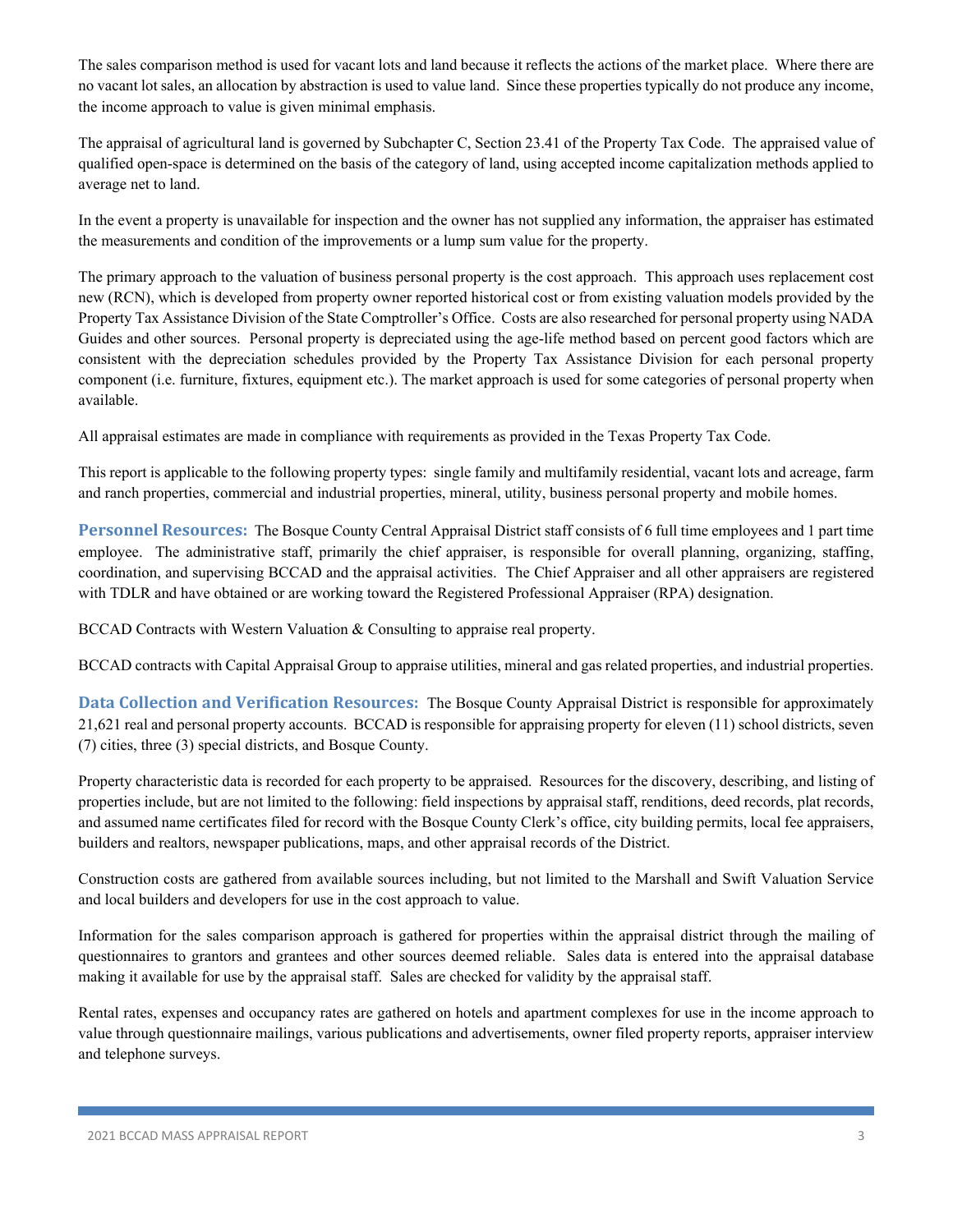Information relating to business personal property is collected during the normal inspection process and through owner filed renditions and property reports. Costs are also researched for personal property using NADA Guides and other sources.

General trends in new construction techniques, construction costs, interest rates and other pertinent data are gathered from various sources such as trade journals, Marshall and Swift Valuation Service, university real estate research centers, and any other sources deemed appropriate and reliable.

**Preliminary Analysis:** A ratio analysis is performed for each category of property to determine the accuracy of schedules and to isolate properties that need visual inspection or reappraisal.

**Area Analysis:** Subject properties are located within Bosque County. Three school districts have properties that are located across the Bosque County line. The properties which are located across the Bosque County line are appraised by the Appraisal Districts in those counties.

Market activity in the county is generally stable.

**Neighborhood/Market Analysis:** Neighborhood/Market analysis examines how economic, social, physical, and governmental forces affect property values. The effects of these factors are used to identify neighborhoods or market areas. Properties whose values are influenced by the same economic, social, physical and governmental forces are grouped as neighborhoods or market areas. Included in the analysis is the consideration of patterns of development and property use. Neighborhoods typically experience a three stage cycle: development, stability, and decline.

BCCAD's currently identified market areas typically tend to follow city limit or school district boundary lines. However other market areas include rural areas, the subdivisions on or near Lake Whitney, distressed areas, neighborhoods, etc.

**Highest and Best Use:** Highest and best use is the reasonable, probable, and legal use of vacant land or improved property, which when physically possible, financially feasible, and appropriately supported, results in the highest value for the property. For improved properties, the highest and best use determination of a site is made both as if the site is vacant and as improved. The highest and best use for residential property that has a homestead exemption is by law its current use even though it highest and best use may be commercial or industrial.

**Data Collection and Validation:** Appraisers are assigned areas to drive out and work annually. One third of the county is reviewed with a detailed inspection. Many other inspections are performed as a drive-by, however, properties with changes such as additions, owner requests, permits, etc. are conducted by an on-site inspection or aerial photos when available. On properties where physical data has been questioned or requires reviewing, the inspection may include confirming the dimensions of structures and/or a complete interior and exterior inspection. The field appraiser determines the extent of the inspection needed. Inspections are made on all new construction. Physical characteristics such as size, quality of construction, detail and property amenities are determined during these inspections. Additionally, size is confirmed through sources such as building permits, construction plans, realtor information, etc. All available and reliable resources are used in pursuit of accurate characteristic data for each property.

Sold properties with high variances from typical sales ratios are site inspected to ensure proper classification and accurate characteristic descriptions prior to being used in ratio studies or being used to develop market value adjustment factors. They are also checked for any enhancements made prior to the sale.

**Depreciation:** Depreciation is the loss in value from replacement cost new of an improvement or personal property item due to physical deterioration, functional obsolescence, and/or economic obsolescence. Each property, during the on-site review process, is assigned a depreciation factor based on the observed physical condition of the property. Additional adjustments may be made to the property for functional or economic obsolescence if conditions so warrant. Personal property is depreciated using the age-life method based on a typical economic life for each personal property component type.

**Testing:** Appraised values to sale price ratio studies are conducted to determine the accuracy of values in the district. All areas are tested every year based on the availability of sales information. Ratio tests are performed first to see if global or general